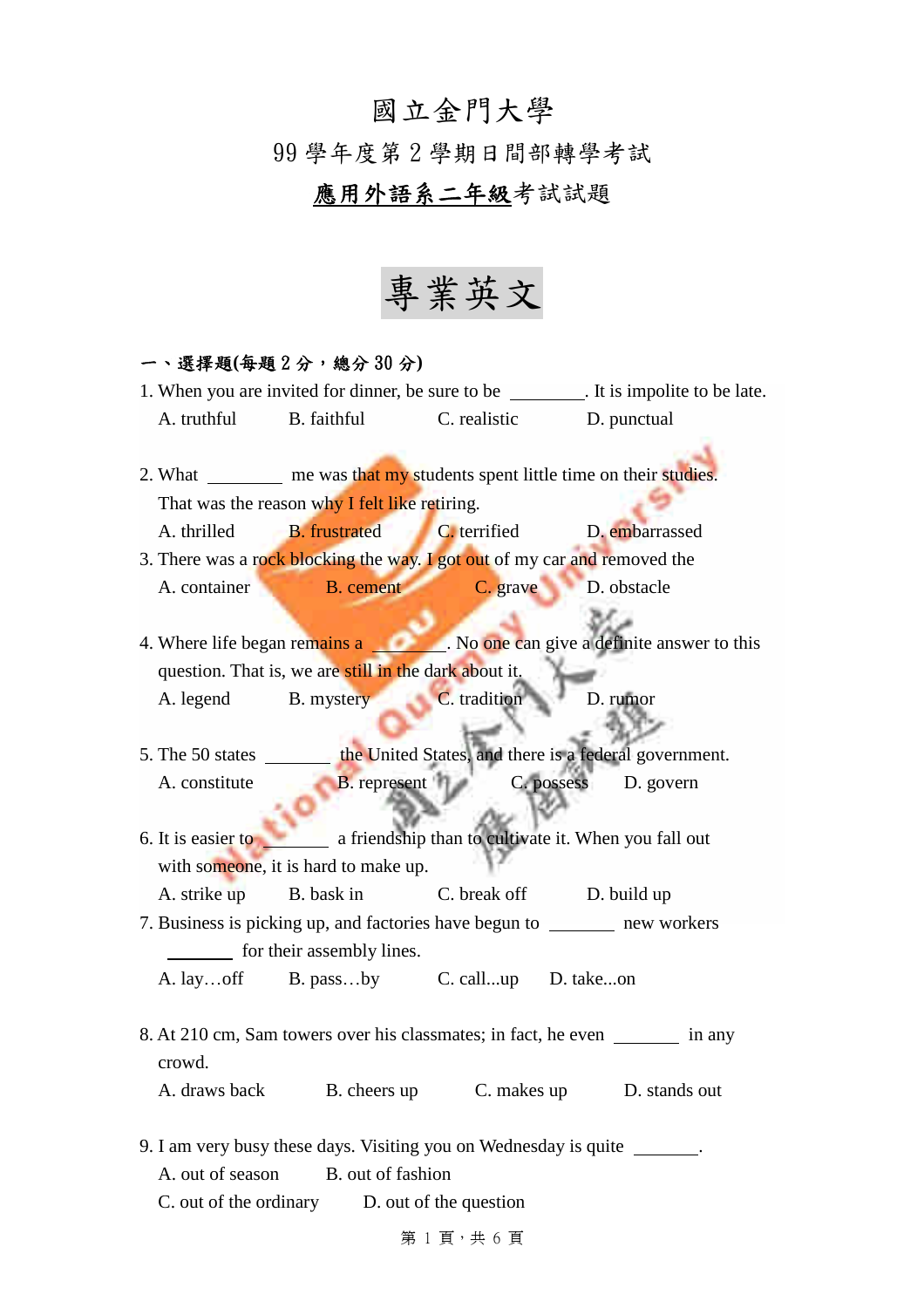- 10. I've been feeling a little \_\_\_\_\_\_\_\_\_\_\_ this week. I'm afraid I must go to see a doctor. A. under the weather B. out of my element C. at a loss D. behind the times
- 11. Can you imagine! At this time tomorrow I home. In fact, even now I feel as if I were on a flight.
- A. have flown B. am flying C. will fly D. will be flying 12. Fortunately, we found a temple and took shelter in it. Otherwise, we
	- wet in the sudden downpour.
	- A. might get B. might have gotten
	- C. would rather get D. should have gotten
- 13. She speaks perfect English. If you don't see her , you may well mistake her for an American.
	- A. to speak B. spoke C. speaks D. speaking
		-
- 14. He is 70, but most expect him, health , to seek a second term of office in 2008.
	- A. permitting B. permitted C. permits D. to permit

15. When I am listening to music, I often wear a pair of earphones, which plugged into my CD player. A. have B. has C. is D. are

# 二、填充測驗**(**每題 3 分,總分 30 分**)**

Questions 16-20

A student who carried his classmate on his back fell down the stairs accidentally. Unfortunately, the fall killed his classmate who was afflicted with ontogenesis imperfecta, a bone disorder. As for the student, he was accused of 16 and had to pay more than NT\$3 million in compensation.

The verdict set off a huge public outcry. Most people question the judge's 17 judgment. They do not understand why a person who is willing to help a disabled person should be punished. Besides, they are worried that the sentence will have a(n) 18 effect. From now on, people might have second thoughts when about to lend someone a hand.

In fact, the effect has already been felt. Recently, a 60-year-old schoolteacher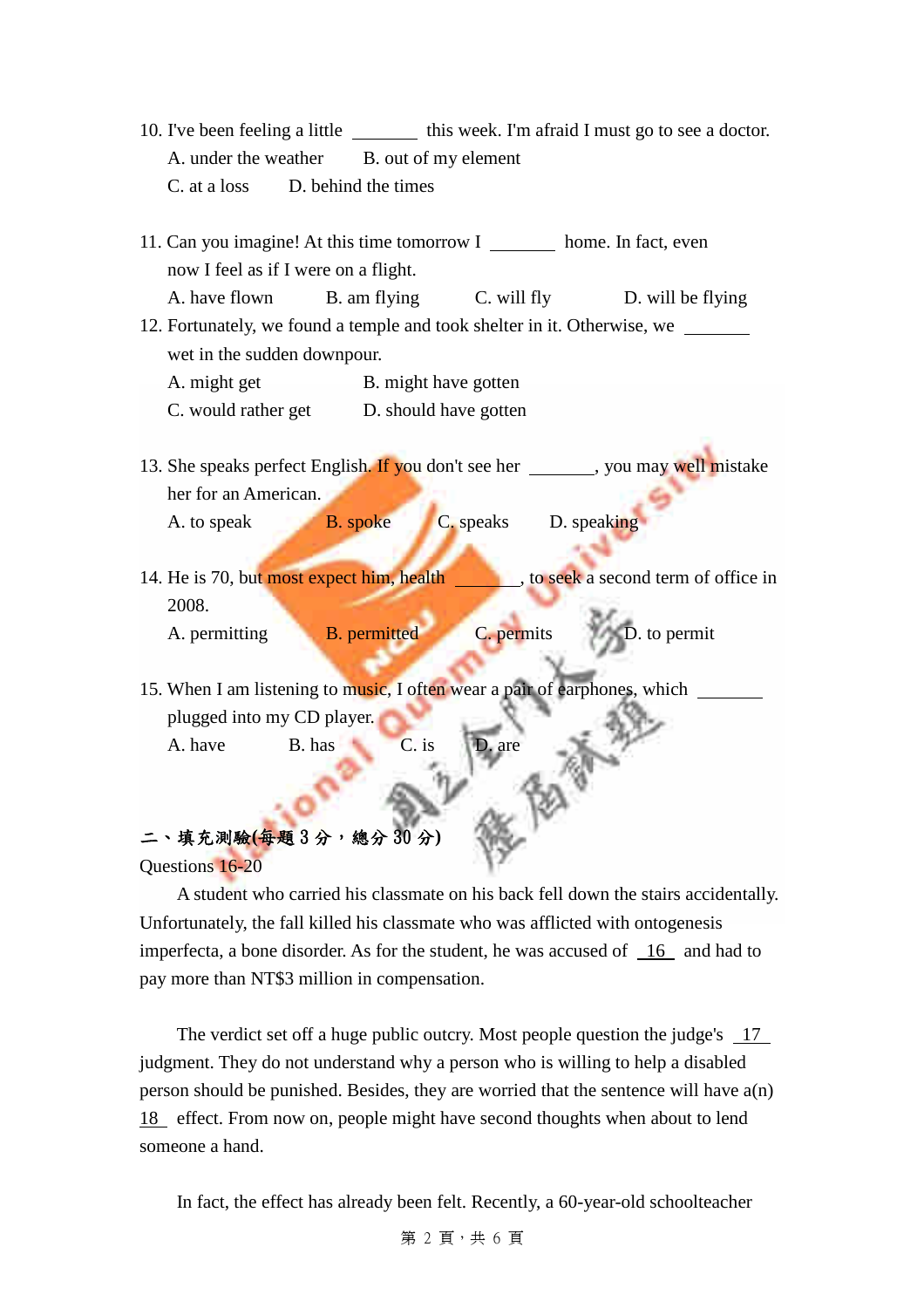demanded that one of his students' parents 19 a document saying that they themselves would take responsibility if any accident should occur to their child. The child has amblyopia, an eye condition characterized by reduced vision which is not correctable through prescriptive eyewear. In another case, a man collapsed from a heart attack in a schoolyard while more than a hundred people at the scene looked 20 with no one willing to assist him. Obviously, the judge has sentenced sympathy to death.

| 16. A. murder       | B. neglect     | C. cheating    | D. gambling  |
|---------------------|----------------|----------------|--------------|
| 17. A. political    | B. clinical    | C. artistic    | D. moral     |
| 18. A. undesirable  | B. beneficial  | C. significant | D. possible  |
| 19. A. would submit | B. must submit | C. submit      | D. submitted |
| 20. A. up           | B. down        | C. on          | $D$ . in     |

#### Questions 21-25

It takes hard work to earn money, but spending it is not a tall difficult. Of course, you need to spend money on certain things if you want at all to live a good life—paying the bill for dinner, for example. On the weekend you may have nothing to do and may feel 21 , so you decide to go to the movies. Sometimes, you reach for some 22 when a poor child stretches out his hand for a handout. And a close relative of yours, say your cousin, may come to you saying he is short of money. You lend him some money 23 you know he may not be able to pay you back. Then your wife argues with you over what you should buy your father for his birthday. You want to get him a shirt, but your wife thinks a necktie would be much better. 24 , you find that little hard-earned money is left over for car repairs. Then you realize you haven't 25 your money well. Worse still, you haven't set aside any money each month for future use.

| $21.$ A. bored | B. surprised   | C. ashamed    | D. frustrated |
|----------------|----------------|---------------|---------------|
| 22. A. bills   | B. checks      | C. toys       | D. coins      |
| 23. A. if      | B. though      | C. because    | D. after      |
| 24. A. Even so | B. In addition | C. In the end | D. Earlier on |
| 25. A. earned  | B. managed     | C. saved      | D. invested   |

## 三、閱讀測驗**(**每題 4 分,總分 40 分**)**

#### Questions26-29

Women's virginity has always been a contentious issue. Recently this issue became the focus of discussion again amongst women's groups when a 38-year-old woman asked Cathay General Hospital for NTS5 million in damages for rupturing her hymen during a medical check-up.

第 3 頁,共 6 頁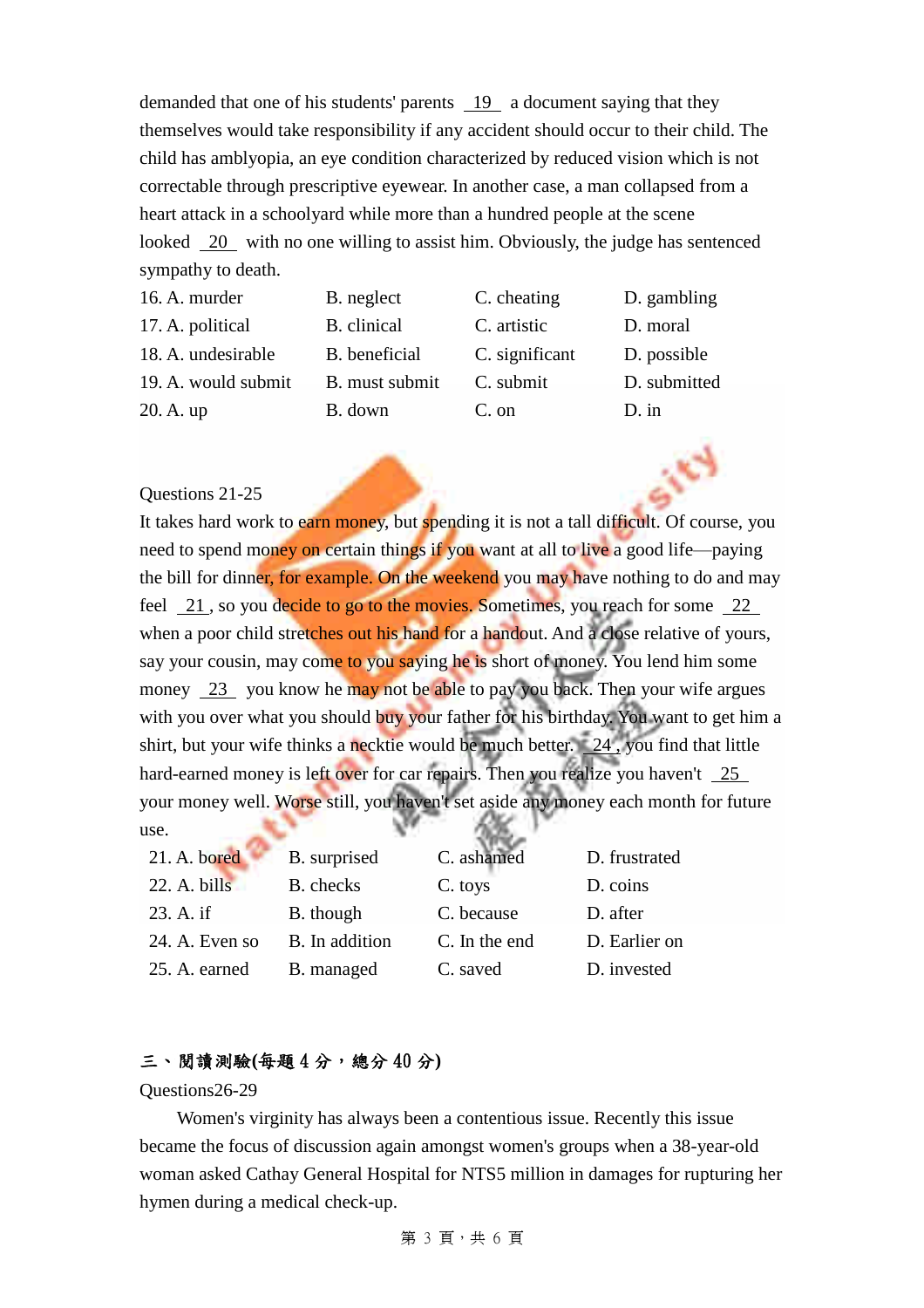The hymen is a piece of skin that partly covers the opening of a woman's vagina (or the passage between a woman's outer sexual organs). An unbroken hymen shows that a woman has never had sex. Traditionally a woman's virginity is highly valued, so operations for replacing the hymen are common among some women. It is said that some female sex workers will have such operations to deceive their patrons. Further, with intermarriage between Taiwanese men and foreign women increasing, spouse introduction agencies guarantee the virginity of foreign brides by having their hymens replaced if necessary.

Women's rights activists lament that a woman's hymen is being commercialized. They also criticize men for their hypocrisy in that some of them have multiple partners but still demand that their brides be virgins. For the case at hand, the activists think that the doctor responsible should apologize to the woman for causing discomfort rather than for damaging the woman's hymen.

26. This passage suggests that, if female sex workers have their hymens replaced, .

- A. their patrons might be safe from sexually transmitted diseases
- B. their patrons are willing to pay a higher price
- C. police will not arrest them
- D. they will look more attractive

### 27. This passage suggests that

- A. some foreign brides, in fact, are not virgins
- B. some foreign brides, in fact, are not single
- C. spouse introduction agencies earn a lot of money
- D. Taiwanese men cannot find virgin brides in their own country

28. From the viewpoint, women's rights activists consider the doctor responsible to be wrong.

- A. educational
- B. commercial
- C. sexist
- D. medical
- 29. Women's rights activists criticize men for hypocrisy because .
- A. they are harsh on women
- B. they are sexually ignorant
- C. they have double standards
- D. they show strong sexual desire

Questions 30-33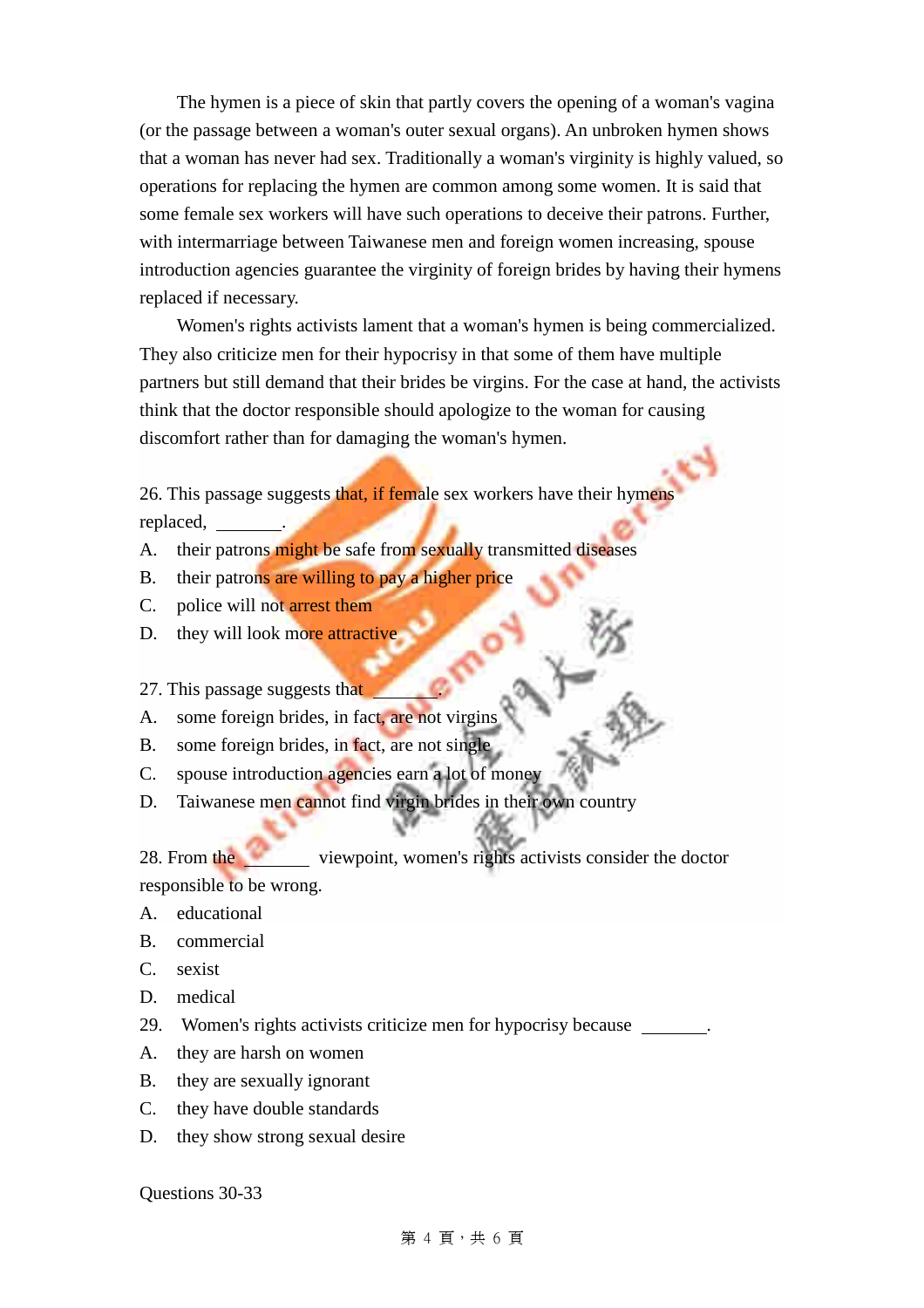When Mr. Lien, the former KMT party chairman, went on a trip to China, the Chinese leaders promised him a pair of pandas as a gift to Taiwan. Obviously, the furry creatures are being used by China as a propaganda tactic. More amusingly, they are also serving the KMT's political purposes. Mr. Lien made it known recently that he hoped the pair of pandas would be first kept in Taichung. The local media speculated that by doing so, the KMT was trying to help Mayor Jason Hu win a second term in office in the year-end mayoral election. But politics aside, should the Taiwanese government accept China's offer? Many people say "NO" for several reasons.

Firstly, environmentalists are concerned that a suitable living environment for the pandas might not be found. Pandas are facing extinction because they are not adaptable to a different environment and they only feed on arrow bamboo. Besides, they do not breed quickly—at most females may only have one or two cubs a year. And it is very difficult to raise the pandas, especially in a zoo. Environmentalists argue that the best place to raise pandas is in their natural environment.

Secondly, health officials pointed out possible epidemics which first appeared in China such as the outbreak associated with streptococcus suis in pigs in Sichuan Province and avian flu in Guangdong Province. A few years ago, the outbreak of SARS threw all of whole Asia into a panic. It killed human beings and it destroyed the economy as well. A sick panda may be no less dangerous than a sick bird or Pig.

Finally, some critics are alarmed at the astronomical expenses needed to support the pair of pandas. Furthemore, Taiwan must pay US\$300 million to China for the creatures each year. When people are struggling to survive during the recent economic downturn, it is anything but wise to spend so much money on these animals.

- 30. According to environmentalists, pandas are difficult to raise for several reasons. Which one of the following is NOT one of them?
- A. Pandas do not adjust very well.
- B. Pandas do not produce many babies.
- C. Pandas are very picky about food.
- D. Pandas get sick easily.
- 31. in China is another worry for people in Taiwan.
- A. Infection
- B. Crime
- C. Safety
- D. Corruption
- 32. The passage suggests that